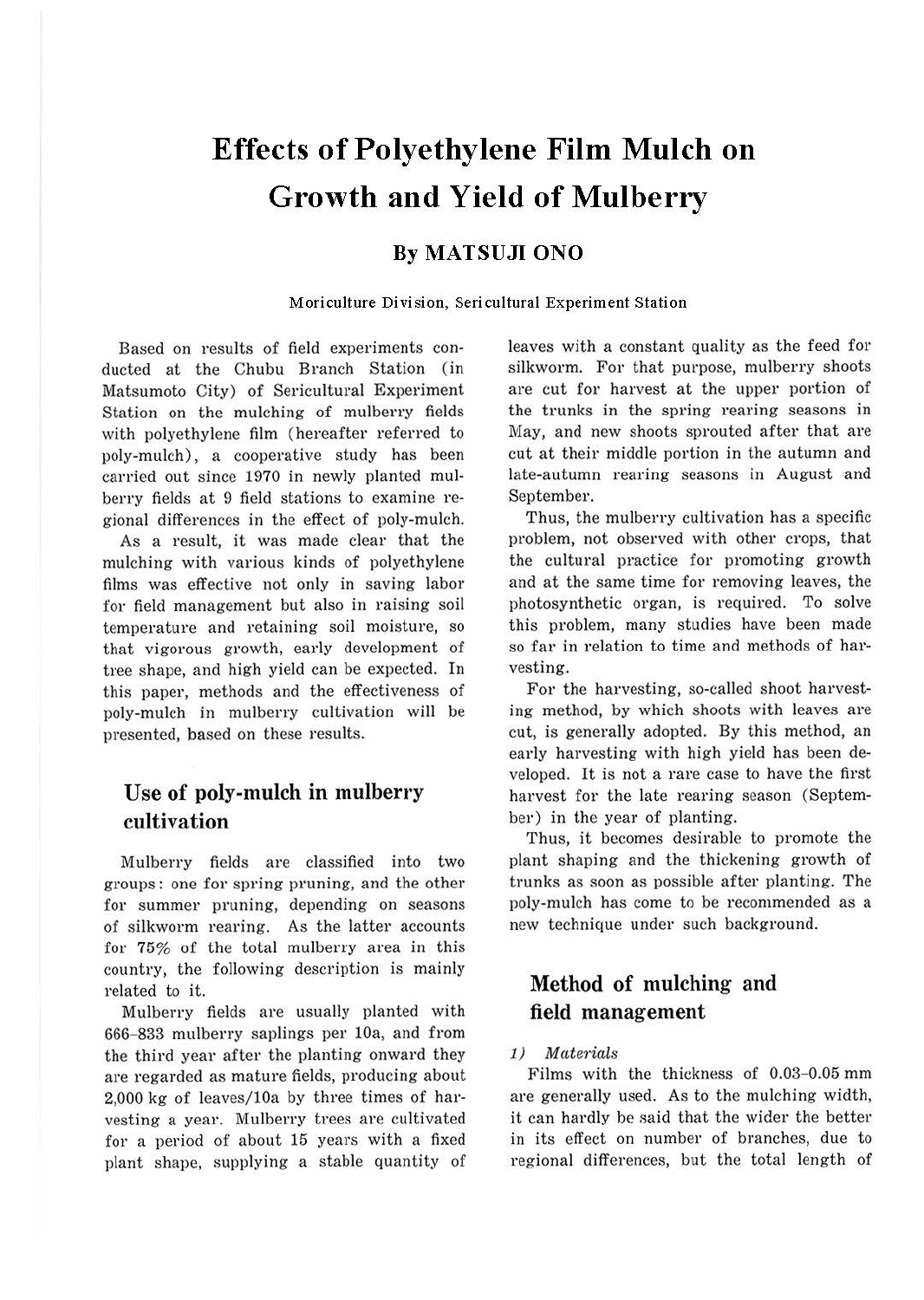branches and leaf yield were increased by wider mulching (Table 1). As the rate of mulch coverage on soil surface is related to the mulching width, increases in the total length of branches as effected by the rates of mulch coverage are shown separately for temperate areas and for cold areas (Table 2). In temperate areas, the increase in the total branch length as expressed by percentage to that of 100% coverage was almost similar to the percentage of coverage, while the former was greater than the latter in cold areas. At the same rate of coverage, the mulching around mulberry trunks was more effective than the mulching made on inter-row soil surface.

As to the kinds of films, transparent films are used, but green- or black-colored films can also be used. In temperate areas, colored films give a relatively higher effect in suppressing weeds.

|             | Interrow         | Width of<br>polyethylene<br>$film*(cm)$ | Components of branches          |                                 |                                         | Leaf yield                      |                                 |  |
|-------------|------------------|-----------------------------------------|---------------------------------|---------------------------------|-----------------------------------------|---------------------------------|---------------------------------|--|
| Locality    | distance<br>(cm) |                                         | number                          | mean<br>length<br>(cm)          | total<br>length<br>(m)                  | fresh<br>Weight<br>(kg/10a)     | index                           |  |
| Shinjoh     | 250              | $\mathbf{0}$<br>90<br>250               | 1.8<br>2.0<br>2.0               | 102<br>191<br>214               | 1.83<br>3.75<br>4.27                    |                                 |                                 |  |
| Kobuchizawa | 200              | $\mathbf{0}$<br>90<br>200               | 2.9<br>2.8<br>2.9               | 92<br>158<br>179                | 2.63<br>4.36<br>5.26                    |                                 |                                 |  |
| Matsumoto   | 250              | $\mathbf{0}$<br>135<br>250              | 7.7<br>8.5<br>7.6               | 102<br>115<br>137               | 7.85<br>9.77<br>10.41                   | 406<br>506<br>592               | 100<br>124<br>146               |  |
| Iizaka      | 250              | $\bf{0}$<br>90<br>250                   | 3.0<br>3.0<br>3.2               | 152<br>169<br>185               | 4.56<br>5.06<br>5.85                    | 218<br>217                      |                                 |  |
| Hino        | 250              | $\theta$<br>180<br>250                  | 3.8<br>4.2<br>4.4               | 116<br>153<br>165               | 4.37<br>6.44<br>7.16                    | 197<br>273<br>353               | 100<br>138<br>179               |  |
| Maebashi    | 250              | $\bf{0}$<br>50<br>100<br>200<br>250     | 5.7<br>5.9<br>6.5<br>6.4<br>7.4 | 141<br>161<br>155<br>187<br>188 | 8.06<br>9.53<br>10.09<br>11.98<br>13.92 | 513<br>627<br>615<br>853<br>739 | 100<br>122<br>120<br>167<br>155 |  |
| Ayabe       | 250              | $\bf{0}$<br>135<br>180<br>250           | 6.5<br>8.1<br>7.9<br>7.1        | 104<br>78<br>107<br>184         | 6.86<br>6.36<br>8.44<br>13.13           |                                 |                                 |  |

| Table 1. Relation between growth of newly planted mulberry trees and the |                                     |  |  |  |  |
|--------------------------------------------------------------------------|-------------------------------------|--|--|--|--|
|                                                                          | mulching width of polyethylene film |  |  |  |  |

\* Polyethylene film was applied to cover around main trunks

#### Table 2. Relation between soil **area** covered with polyethylene film and **rate of increase** in **total branch length**

| District                                        |               | Percentage of covered surface |           |                          |           |
|-------------------------------------------------|---------------|-------------------------------|-----------|--------------------------|-----------|
|                                                 | 20            | 36                            | $40 - 45$ | 54                       | $72 - 80$ |
| Cold district (Shinjoh, Kobuchizawa, Matsumoto) | $\rightarrow$ | 62                            | 66        | 80                       | $\equiv$  |
| Temperate district (Iizaka, Maebashi, Hino)     | 25            | 39                            | 35        | $\overline{\phantom{a}}$ |           |

Note: Rates of increase in total branch length are expressed by percentages to the increase shown in the entirely mulched plot.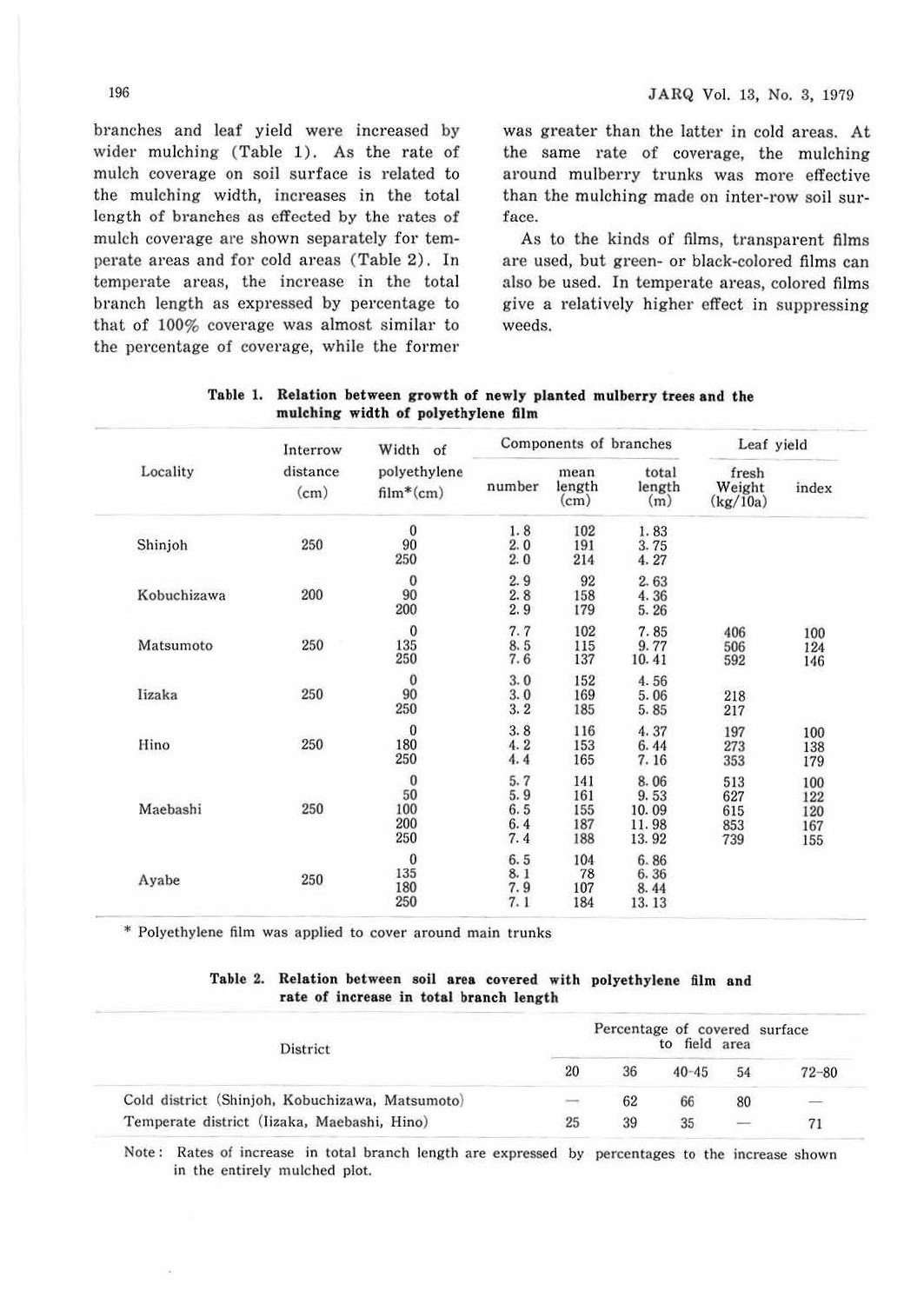# 2) Time and duration of mulching

Poly-mulch is usually applied before the sprouting of mulberry in the year of planting. For example, it is applied in March-April in temperate areas, while in middle to late May in cold areas. According to the experiment conducted at Hino (in Tokyo-to), the earlier the time of application the more was the effectiveness, showing the best growth by the application 15 days prior to sprouting. As to the duration of mulching, the longer the better, although a considerable effectiveness was observed by a 3 month duration.

# 3) Method of mulching

At first the top portion of mulberry plants, newly planted, is cut off at the height of 15 cm above ground. Then, stones and wood pieces on the field are removed, and the field is tilled with a rotary tiller. After that, CAT (Shimazine) is applied at the rate of  $200 g/10a$  to the soil surface to be covered by the poly-mulch. By doing so, the film comes in close contact with the soil surface, and inhibits weed emergence.

The mulch application is made by a set of two workers in a windless day, preferably after rainy day, but not in drought time. In case of mulching the inter-plant space in a row, the film of 135 cm in width is spread above the row with its central portion oriented just along the row, and, using a sharp knife, holes are made in the film to permit the pass of plants through the film. Then, the film is lowered, starting from one end, to come in contact with soil surface with a care not to injure mulberry buds, and the both sides of the film are fixed by covering soil. This practice is continued up to the other end of the film.

The mulching for inter-plant space requires 6-8 hrs/lOa by a set of two workers, but the use of mulcher (Plate 1) saves labor considerably. The mulcher, which was developed in the Sericulture Division of Sericultural Experiment Station, is attached to a riding type tractor, and operated by two workers, an operator and his assistant. It requires about 7 hrs/ha, about 10 times of the efficiency of



Plate ). A mulcher operating in mulberry field

manual work.

#### 4) Management of poly-mulched fields

As the application of chemical fertilizers to the entire inter-row space can not be made in poly-mulched fields, 50-70% of the standard rate (30 kg N, 15 kg  $P_2O_5$  and 17 kg  $K_2O$ ) was applied as the basal dressing at plantin time, and, as a rule, no more application is made in that year.

For weed control, a herbicide is applied to the bare soil surface immediately after mulching. However, rotary tillage by small cultivator is made instead of herbicide use after the sprouting of mulberry. Pest control by agricultural chemicals must be done carefully, not to damage the film.

# **Effects of poly-mulch to newly planted mulbeny**

Effects of poly-mulch on soils, such as soil temperature rise and soil water retention, have been proved not only with mulberry fields but also with many other crop fields. Therefore, discussions will be made here only on its effects on growth and yield of mulberry.

## *1)* Elongation and components of branches

The Robertson's equation can be applied to the elongation of mulberry branches which shows a S-shaped pattern. Therefore, the growth rate at  $t_1$  was calculated by measuring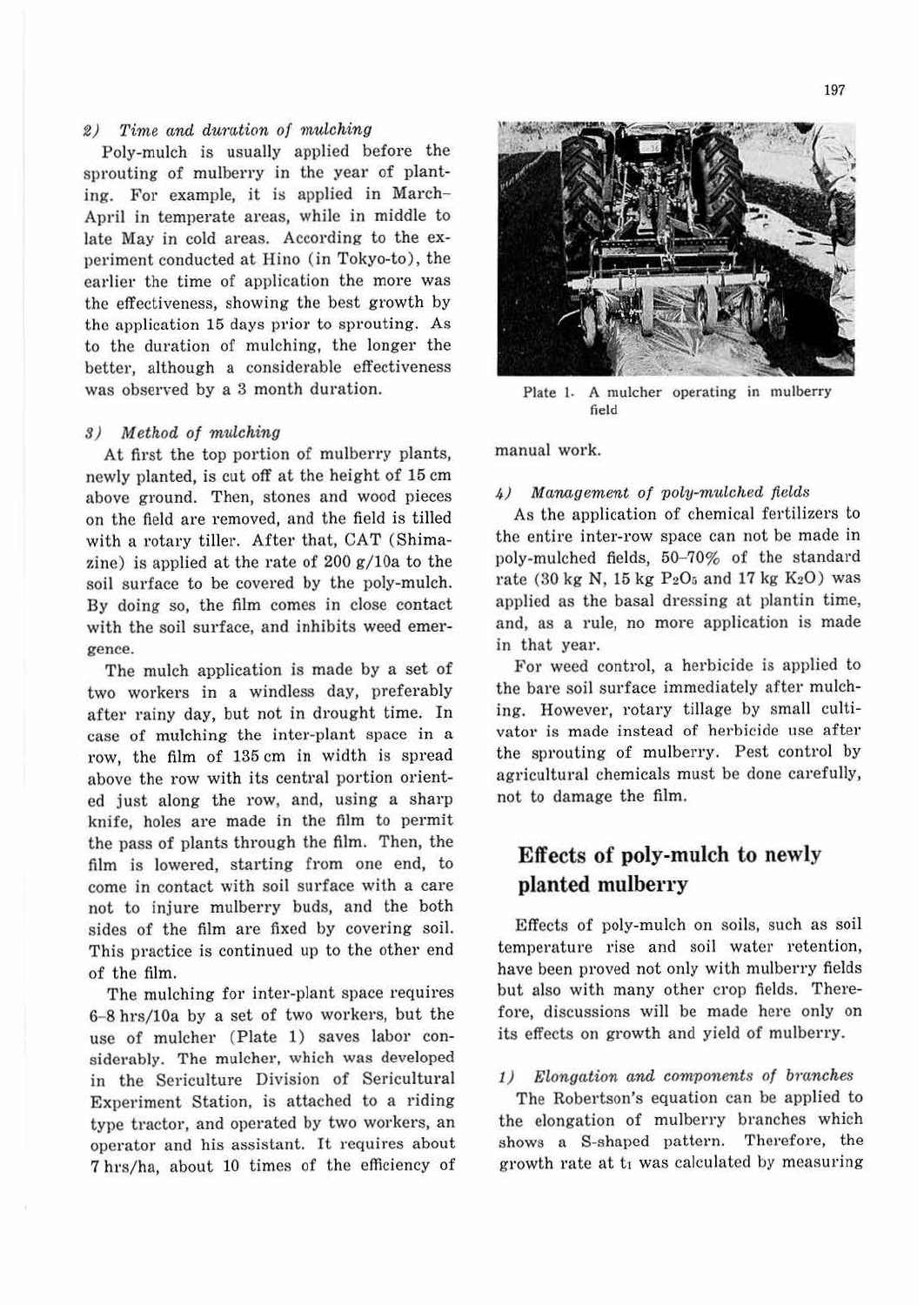| Locality    | Interrow<br>distance | Width of<br>Polyethylene                           |                   | $\log \frac{X}{A-X} = k(t-t_1)$ | Growth rate at $t_1$ <sup>*</sup> |                      |                   |
|-------------|----------------------|----------------------------------------------------|-------------------|---------------------------------|-----------------------------------|----------------------|-------------------|
| £           | (cm)                 | film(cm)                                           | $\mathbf{A}$      | k                               | $t_1$ **                          | cm/day               | index             |
| Shinjoh     | 250                  | $\mathbf{0}$<br>90<br>250                          | 102<br>191<br>214 | 0.0192<br>0.0227<br>0.0256      | 118.4<br>103.8<br>102.0           | 0.66<br>2.46<br>3.06 | 100<br>373<br>464 |
| Kobuchizawa | 200                  | $\begin{smallmatrix} 0\\90\\200 \end{smallmatrix}$ | 103<br>173<br>200 | 0.0210<br>0.0220<br>0.0232      | 109.7<br>100.4<br>98.0            | 1.23<br>2.16<br>2.64 | 100<br>176<br>214 |
| Matsumoto   | 250                  | $\begin{array}{c} 0 \\ 250 \end{array}$            | 143<br>180        | 0.0169<br>0.0212                | 89.8<br>94.2                      | 1.39<br>2.16         | 100<br>155        |
| lizaka      | 250                  | $\begin{smallmatrix}0\90\end{smallmatrix}$<br>250  | 166<br>178<br>204 | 0.0212<br>0.0225<br>0.0223      | 91.5<br>87.9<br>83.4              | 2.17<br>2.53<br>2.82 | 100<br>117<br>130 |
| Hino        | 250                  | $\theta$<br>180<br>250                             | 130<br>177<br>195 | 0.0208<br>0.0200<br>0.0200      | 81.0<br>72.0<br>71.7              | 1.45<br>1.99<br>2.20 | 100<br>137<br>152 |

**Table 3. Effect of the** mulch **with polyethylene** film **on growth rate of mulberry shoots** 

\* Growth rate was obtained by calculation. It's values are almost equal to actually measured values. \*\* t<sub>1</sub> and t represent number of days from the 1st of May.

| Table 4. Effect of the mulch with polyethylene film on growth |  |
|---------------------------------------------------------------|--|
| of main trunk (in the first year)                             |  |

| Locality | Variety of              | Interrow         | Width<br>of                                 |                                           | Diameter of<br>main trunk            | Increase of<br>trunk dia-                | Rate<br>οf<br>increase in<br>volume  |                                 |                                           |
|----------|-------------------------|------------------|---------------------------------------------|-------------------------------------------|--------------------------------------|------------------------------------------|--------------------------------------|---------------------------------|-------------------------------------------|
|          | mulberry<br>tree        | distance<br>(cm) | Kind of film<br>film<br>$\text{cm})$        |                                           | at leaf-fall<br>(A)<br>stage<br>mm)  | meter during<br>(B)<br>year<br>a<br>(mm) | $A^2$<br>$(A - B)^2$                 | index                           | $r^*$                                     |
| Maebashi | Kairyo-<br>nezumigaeshi | 250              | $\boldsymbol{0}$<br>50<br>100<br>200<br>250 | Colorless,<br>transparent<br>polyethylene | 26.9<br>29.3<br>30.7<br>33.0<br>31.7 | 13.4<br>16.1<br>17.4<br>20.8<br>20.9     | 3.97<br>4.93<br>5.33<br>7.32<br>8.62 | 100<br>124<br>134<br>184<br>217 | 0.766<br>0.886<br>0.929<br>1.106<br>1.207 |
| Hino     | Ichinose                | 250              | 95<br>95                                    | Transparent vinyl<br>Black polyethylene   | 22.6<br>28.1<br>27.7                 | 11.5<br>17.5<br>16.1                     | 4.34<br>6.99<br>5.69                 | 100<br>161<br>131               | 0.822<br>1.069<br>0.963                   |

$$
*_{r} = \frac{100}{t} \log e \frac{A^2}{a^2} (a = A - B, t = 180 \text{ days})
$$

the final length, A, of branches, a constant, K, and the time,  $t_1$ , when  $1/2$  of A is attained. As given in Table 3, values of A were greater in mulched plots than in control plots in all experimental sites. Values of K and  $t_1$  showed differences among plots, and K showed also regional differences. The promotion of elongation rate was more in cold sites, and the length of branches reached the same level as in temperate areas.

A high correlation between the number of branches and total branch length was observed in all sites, showing that the latter increased with increasing number of branches (Fig. 1).

## 2) Thickening growth of main trunks

Growth rates in diameter(mm) and volume of main trunks were examined at Maebashi and Hino. Rates of thickening, r, was calculated as percentage/day by the following equation, by taking growth period, t, as 180 days:

$$
r = \frac{100}{t} \log e \frac{A^2}{a^2}
$$

where a=trunk diameter before sprouting,